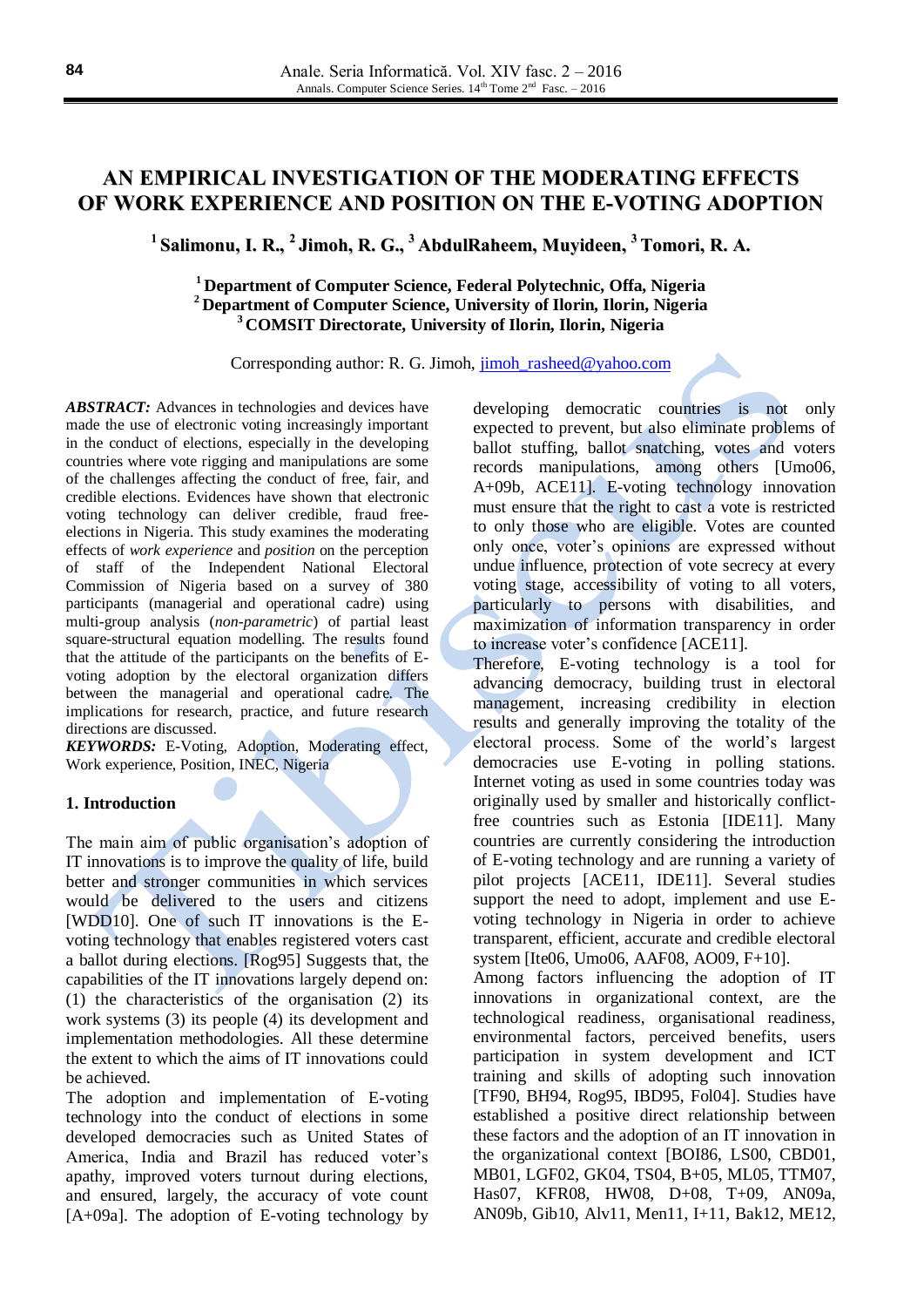Zou13]. Findings equally, suggest that, the assumption that these factors (independent variables) directly affect the adoption of an IT innovation (dependant variable) within the organisational context without the influence or moderating effect of other variables cannot hold because respondents may likely differ (heterogeneous) in their perception and evaluation of research variables, resulting in significant differences in path model coefficients across two or more groups of respondents [H+14]. Therefore, this study examine the moderating effect of work experience and position on the relationship between these independent factors and E-voting technology adoption in the conduct of future elections in Nigeria by the electoral organisation.

#### **2. Theoretical background and research model**

Recent studies have identified differential effects (heterogeneity) of age, gender, experience, education level, voluntariness and managers tenure (Position) of adopters on structural path relationships of an IT adoption in the organisational context [PYL07, Lin11, WL11]. [H+14] conduct a Structural Equation Modelling (SEM) multi-group

analysis that indicates a significant moderating effect of gender and educational level on the adoption of mobile technologies by the Chinese consumers. The study of [Lin11] on mobile banking adoption confirmed a difference of attitude towards mobile banking between potential and repeat customers in Taiwan using multi-group analysis with t-statistics. Similarly, the results of [WL11] multi-group analysis reveal the differences between blog readers and writers perception based on the blog platform qualities and the intensity of path coefficients among factors in the research model.

However, empirical studies of heterogeneous effects in E-voting technology adoption in the organisational setting are sparse. Therefore, the need to investigate heterogeneity in the cause-effect relationships between the determinants and E-voting adoption from the perspectives of employees of an electoral management organization becomes necessary in order to fill a research gap and to better the understanding of the domain of this study. The following hypothesized research model is proposed. H1: *The established structural model relationships of E-voting technology adoption may be moderated by staff position and work experience.*



**Fig.** 1. Hypothesized Research Model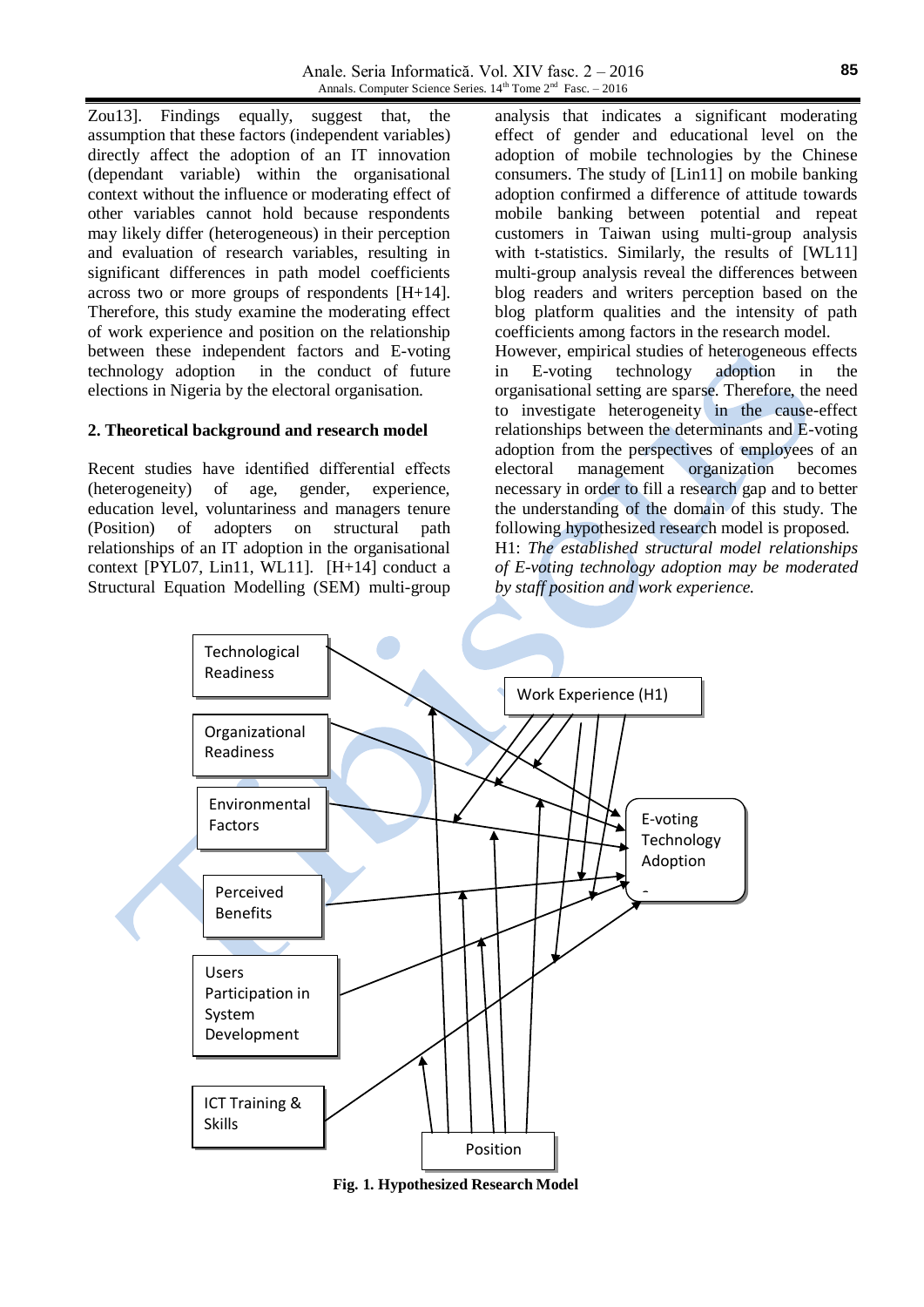#### **3. Research method**

### **Data collection**

Data for this study was collected by the means of a survey conducted at Independent National Electoral Commission of Nigeria, Nigeria between October 2012 and February 2013. The paper-based questionnaires were distributed to 500 participants using *disproportionate stratified random sampling* techniques out of which 380 usable respondents were obtained. The 380 respondents were drawn from two main populations. The first sample was selected from the managerial staff (top managers, directors, deputy directors and assistant directors) of the commission. The second sample consisted of operational staff (senior and junior staff) of the commission.

|                        | <b>Category of Number of Questionnaires Number</b> |                 |
|------------------------|----------------------------------------------------|-----------------|
| <b>Staff</b>           | <b>Distributed</b>                                 | <b>Returned</b> |
| Managerial 130         |                                                    | 105             |
| <b>Operational</b> 370 |                                                    | 275             |

Out of 130 managerial staff, 105 respondents were obtained (81% response rate). Out of 370 operational staff, 275 were obtained (74% response rate). Table 1 shows the distribution pattern.

### **Measurement**

A five (5) point Likert scale questionnaire, with 1 indicating "Strongly Disagree" and 5 indicating "Strongly Agree" was administered to the two categories of respondents. Research variables were measured using multiple-item scales and adapted from previous studies with minor wording changes to tailor them to the E-voting adoption context. The survey was pilot tested with 47 respondents (Managerial and Operational) in January 2012 to validate the instrument. Therefore, the instrument has confirmed content validity (see Appendix I).

### **Data analysis and results**

The study used the Henseler ([Hen12]) *nonparametric* approach of analyzing the observed heterogeneity in data since: (a) it is distribution free and does not make distribution assumption compared with the *parametric* approach developed by Chin [Chi00] and Keil et al. [K+00]; (b) implemented using Partial Least Square-Structural Equation Modeling (PLS-SEM) because it is a distribution free method of data analysis [H+14].

A cross-sectional study was conducted among the staff of the electoral organization (INEC, Nigeria) to test the research hypotheses. Out of the 380 valid respondent's data collected, 81 was removed for bad outliers, the remaining 299 was used for the PLS-SEM analysis. Out of the 299, 177 have less than or 10 years of working experience and the remaining 122 have more than 10 years of working experience, while 193 of the 299 belong to managerial cadre and the remaining 106 belong to the operational cadre.

We create two PLS path models as shown in Figures 2 and 3 with the standardized path coefficient per group as estimated by means of SmartPLS software [RWW05, Rin06].

These models capture six direct relationships of the independent variables Ennvironmental Factors(EF), ICT Training and Skills (ICTSKILL), Organisational Readiness (OR), Perceived Benefits (PB), and Technological Readiness (TR) on E-Vote Adoption (EAD). In order to determine the moderating effect of position and work experience, the researcher separately estimated the two models; One for management cadre group and one for the operational cadre group of the position MGA on one hand, and one for group with less than or equal 10 years working experience and one for group with more than 10 years working experience MGA on the other.

Thereafter, we carried out bootstrap re-sampling analyses with 500 samples per group, using each group path coefficients (path estimates) derived from the PLS-Algorithm procedures and estimates from the bootstrapping and using the PLS-Bootstrapping procedures. We used the nonparametric Excel Template to count how often the first group's bootstrap estimates are greater than the bootstrap estimates of the second group (i.e.  $\theta(1)$ )  $\theta(2)$ ), and divided it by the number of bootstrap samples N which is 500 in this case  $(N = 500)$  as suggested by Henseler (2012). Then the researcher calculated the values for the group difference and the p-Values for each group differences in the effects of EF, ICTSKILL, OR, PB, TR, and UPSD independent variables on EAD the dependent variable as shown in Tables 2 and 3.

Before the examination of the results of the MGA analysis, we examined the *reliability* and *validity* of the measurement model for each group-specific model for compliance. The internal consistency reliability showed that the *composite reliability* (CR) was above the recommended threshold and not greater than 0.90, while the indicators reliability (indicator loadings) was also above the threshold of 0.5. The convergent validity for the constructs of each group model was assessed using the *Average Variance Extracted* (AVE), which was above the threshold value of 0.50 while the discriminant validity was assessed using the *Fornell-Larcker* criterion (Appendix II). The results for each group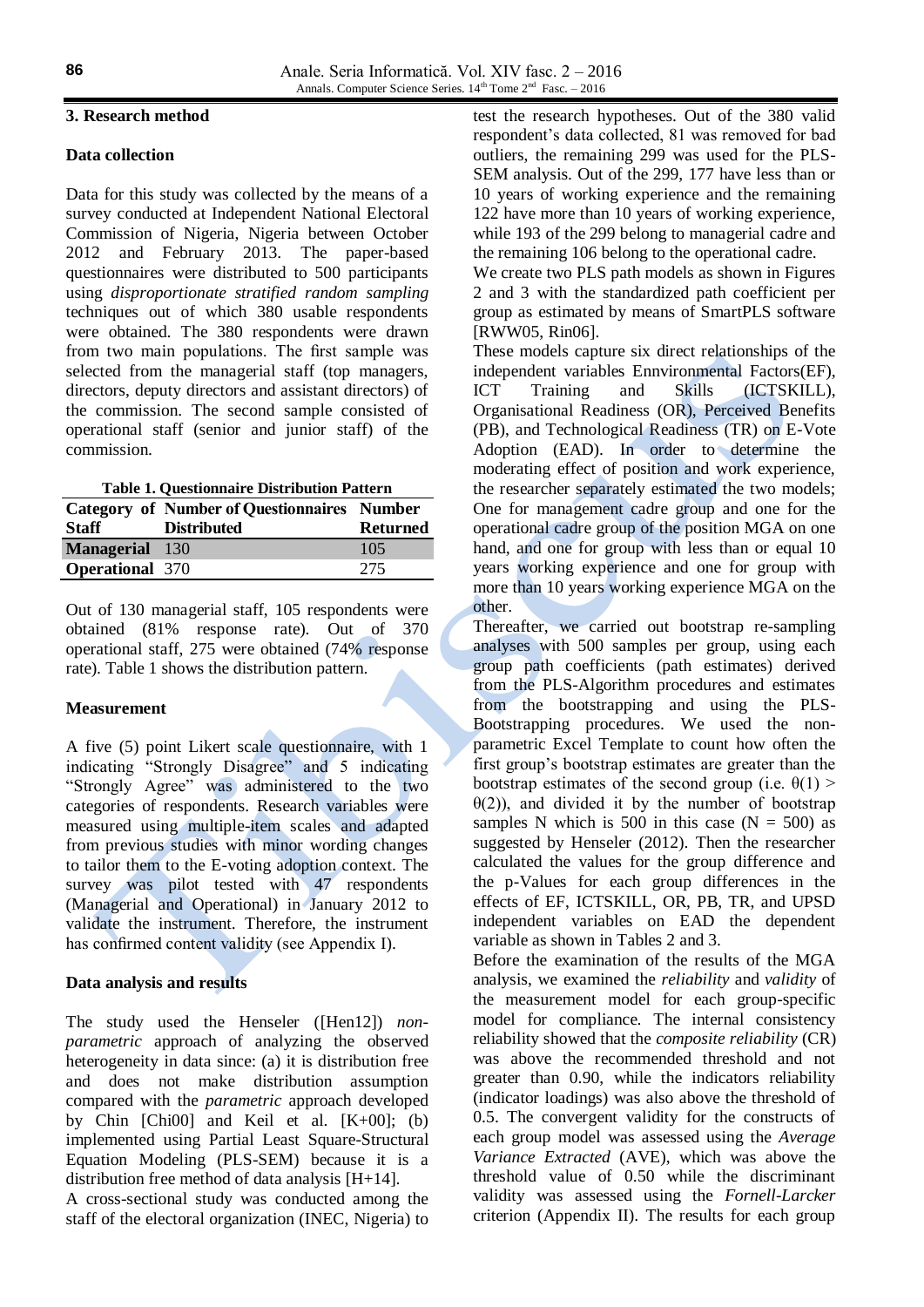showed that the square root of AVE for each constructs was higher than its correlation with any other (off-diagonals elements) as shown in the Appendix II.



**Fig. 2. Structural model (standardized PLS path coefficients) with group (Position) parameter estimates**



**Fig. 3. Structural model (standardized PLS path coefficients) with group (Work Experience) parameter estimates**

The examination of the results of the MGA analysis indicated a significant difference in the effect of

Perceived Benefits (PB) on the E-Vote Adoption (EAD) with work experience (WkExperience)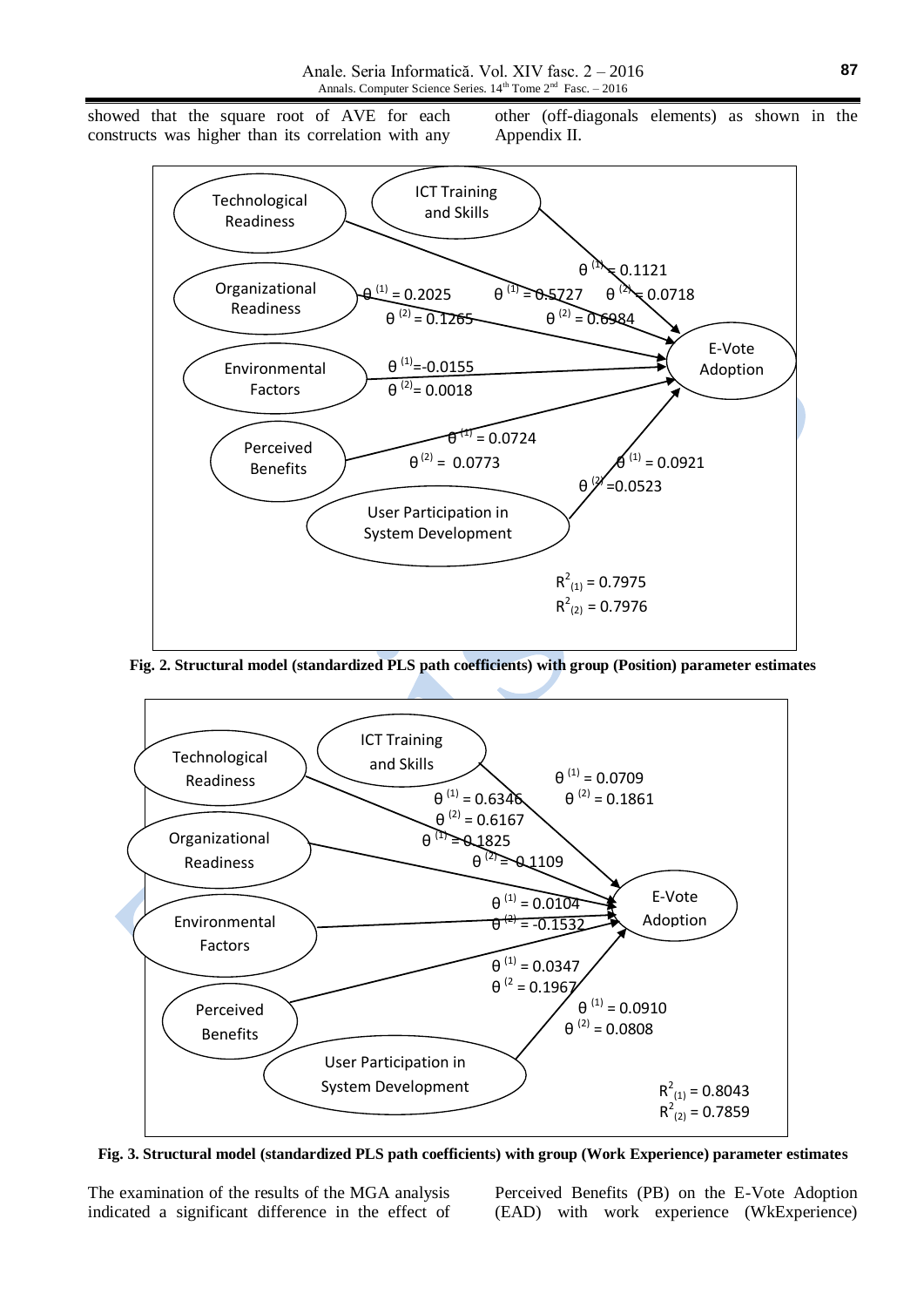variable as the moderator ( $\alpha$  = .05). This means, for staff with more than 10 years of working experience, the level of perceived benefits is a stronger predictor of E-Vote Adoption compared to the staff with less

than 10 years working experience. Others rejected group effects of the remaining construct on E-Vote Adoption based the on working experience as shown in the Table 2.

| Table 2. Parameter Estimates (Path Coefficients) For Groups Based on Work Experience |                             |                             |                   |              |
|--------------------------------------------------------------------------------------|-----------------------------|-----------------------------|-------------------|--------------|
|                                                                                      | Group 1:                    | Group 2:                    |                   |              |
|                                                                                      | $\leq 10$ Years)            | $($ > 10 Years)             |                   |              |
| Path(s)                                                                              | $\boldsymbol{\theta}^{(1)}$ | $\boldsymbol{\theta}^{(2)}$ | Group             | $P-$         |
|                                                                                      |                             |                             | <b>Difference</b> | <b>Value</b> |
| EnvironFactors $(EF)$ -> E-                                                          | 0.0104                      | $-0.1532$                   | 0.1636            | 0.9564       |
| <b>VoteAdoption(EAD)</b>                                                             |                             |                             |                   |              |
| ICT-Training(ICTSKILL) -> E-                                                         | 0.0709                      | 0.1861                      | 0.1152            | 0.1341       |
| <b>VoteAdoption(EAD)</b>                                                             |                             |                             |                   |              |
| $OrganReadiness(OR)-\geq E$ -                                                        | 0.1825                      | 0.1109                      | 0.0716            | 0.797        |
| <b>VoteAdoption(EAD)</b>                                                             |                             |                             |                   |              |
| PerceivedBenefits(PB)-> E-                                                           | 0.0347                      | 0.1967                      | 0.162             | 0.0571       |
| <b>VoteAdoption(EAD)</b>                                                             |                             |                             |                   |              |
| $TechnReadiness(TR) -> E-$                                                           | 0.6346                      | 0.6167                      | 0.0179            | 0.5684       |
| <b>VoteAdoption(EAD)</b>                                                             |                             |                             |                   |              |
| UserParticipation(UPSD)->E-                                                          | 0.0910                      | 0.0808                      | 0.0102            | 0.5589       |
| <b>VoteAdoption(EAD)</b>                                                             |                             |                             |                   |              |
| N                                                                                    | 177                         | 122                         |                   |              |

Note:  $\theta^{(1)}$  and  $\theta^{(2)}$  are the parameter estimate (path coefficients) of Group 1 and Group 2;  $\alpha = .05$ , is the probability that  $\theta^{(1)} \leq \theta^{(2)}$ , n = population

Table 3 indicates that the approach rejected group effect in the impact of all the constructs (independent variables – EF, ICTSKILL, OR, PB, TR, and UPSD) on the E-Vote Adoption (EAD). This means that position of the staff within the two group (i.e. Management and Operational) does not moderate their perceptions of the relationships

between the independent variables and the dependant variable of the research; therefore, the researcher's initial assumption that  $\theta^{(1)} > \theta^{(2)}$  (nonparametric procedures) as proposed by Henseler (2012) still holds since there was no group difference.

|  | Table 3. Parameter Estimates (Path Coefficients) For Groups Based on Position |  |
|--|-------------------------------------------------------------------------------|--|
|  |                                                                               |  |

|                                                         | Group 1:<br><b>Management</b> | Group 2:<br><b>Operational</b> |                            |                      |
|---------------------------------------------------------|-------------------------------|--------------------------------|----------------------------|----------------------|
| Path(s)                                                 | $\boldsymbol{\theta}^{(1)}$   | $\boldsymbol{\theta}^{(2)}$    | Group<br><b>Difference</b> | $P-$<br><b>Value</b> |
| EnvironFactors(EF)->E-<br><b>VoteAdoption(EAD)</b>      | $-0.0155$                     | 0.0018                         | 0.0173                     | 0.4315               |
| ICT-Training(ICTSKILL)->E-<br><b>VoteAdoption(EAD)</b>  | 0.1121                        | 0.0718                         | 0.0403                     | 0.6589               |
| OrganReadiness(OR)->E-<br><b>VoteAdoption(EAD)</b>      | 0.2025                        | 0.1265                         | 0.076                      | 0.7917               |
| PerceivedBenefits(PB)-<br>>EVoteAdoption(EAD)           | 0.0724                        | 0.0773                         | 0.0049                     | 0.4908               |
| TechReadiness(TR)->E-<br><b>VoteAdoption(EAD)</b>       | 0.5727                        | 0.6984                         | 0.1257                     | 0.1                  |
| UserParticipation(UPSD)->E-<br><b>VoteAdoption(EAD)</b> | 0.0921                        | 0.0523                         | 0.0398                     | 0.6856               |
| n                                                       | 193                           | 106                            |                            |                      |

Note:  $\theta^{(1)}$  and  $\theta^{(2)}$  are the parameter estimate (path coefficients) of Group 1 and Group 2;  $\alpha = .05$ , is the probability that  $\theta^{(1)} \leq \theta^{(2)}$ , n = population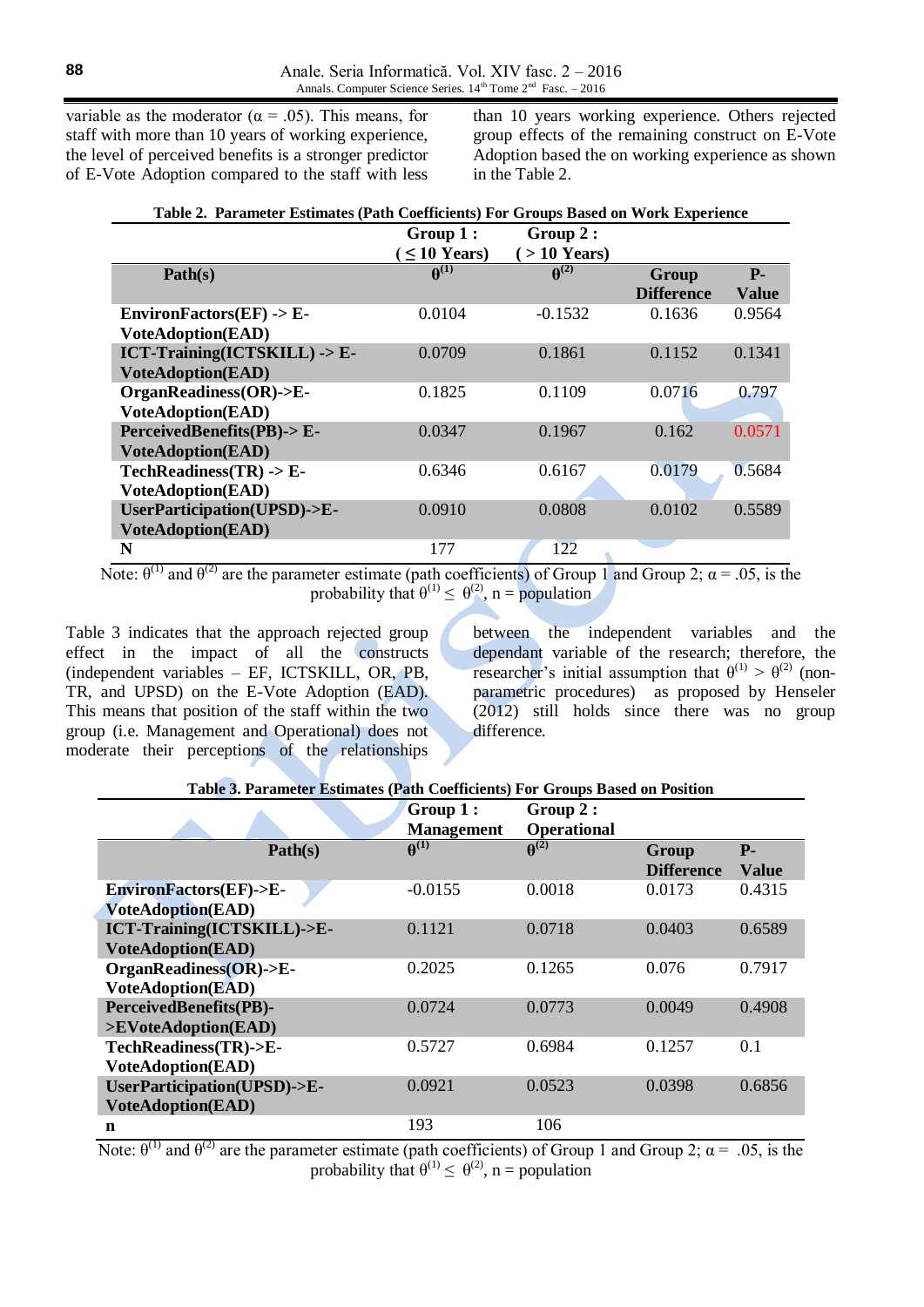#### **4. Conclusion**

#### **Findings and implications**

Modeling heterogeneity (difference) in structural equation model could be based on observable characteristics of the population such as the demographic variables. Using demographic variables provides a means of segmenting or dividing the observed difference in the population under study into groups based on age, gender, income, religion, occupation etc. for easy multigroup analysis. Multi-group analysis in this study examines the moderating effects or influence of demographic variables of *work experience* and *position* as observed variables of the study. The results suggested that position did not moderate or influence the path relationships of model of the study and therefore not supported.

The results, however, indicated that *work experience* moderate or have influence on the relationship between Perceived Benefits and E-voting adoption. It is stronger for staff with more than ten years working experience than for staff with less than ten years of working experience. The difference obtained from work experience could be attributed to staff who had more experience in the conduct of elections in the organization and who believed that adoption of E-voting technology by the commission will be beneficial not only to the commission but also to the country in general. Thus, their perceptions of the benefits strongly influence Evoting adoption. This result is similar to ones provided by [49] [44] and [40]. The revised model of E-voting adoption is as shown in Figure 4.



**Fig. 4. The revised model relationships**

In the context of organizational adoption of Evoting, this study fills a theoretical gap by developing the research model and evaluating it using an empirical data set comprising managerial and operational staff of an electoral organization. The result of multi-group analysis suggests a moderating effect of work experience on the relationship between perceived benefits and Evoting adoption. Therefore, the practical implication is that, there is the need for the management of the electoral organization to educate more, staff with less than ten years work experience at the commission on the benefits (direct and indirect) derivable from adopting E-voting technology in the conduct of future elections in the country in order for the adoption to be considered successful.

#### **Limitations and suggestions for further research**

The finding of this study recognizes possible limitations. First, a bias may exist due to the selected sample. Second, this study categorized the sample into two subgroups, i.e. management and operational staff. The results suggested that these two groups differ in their perception of benefits of adopting Evoting technology by the commission. However, staff may be categorized into types other than management and operational, researchers are recommended to investigate the interplay between junior, senior, top managers, directors, deputy directors and assistant directors and their perceptions toward E-voting adoption to achieve a more comprehensive view. Third, this study does not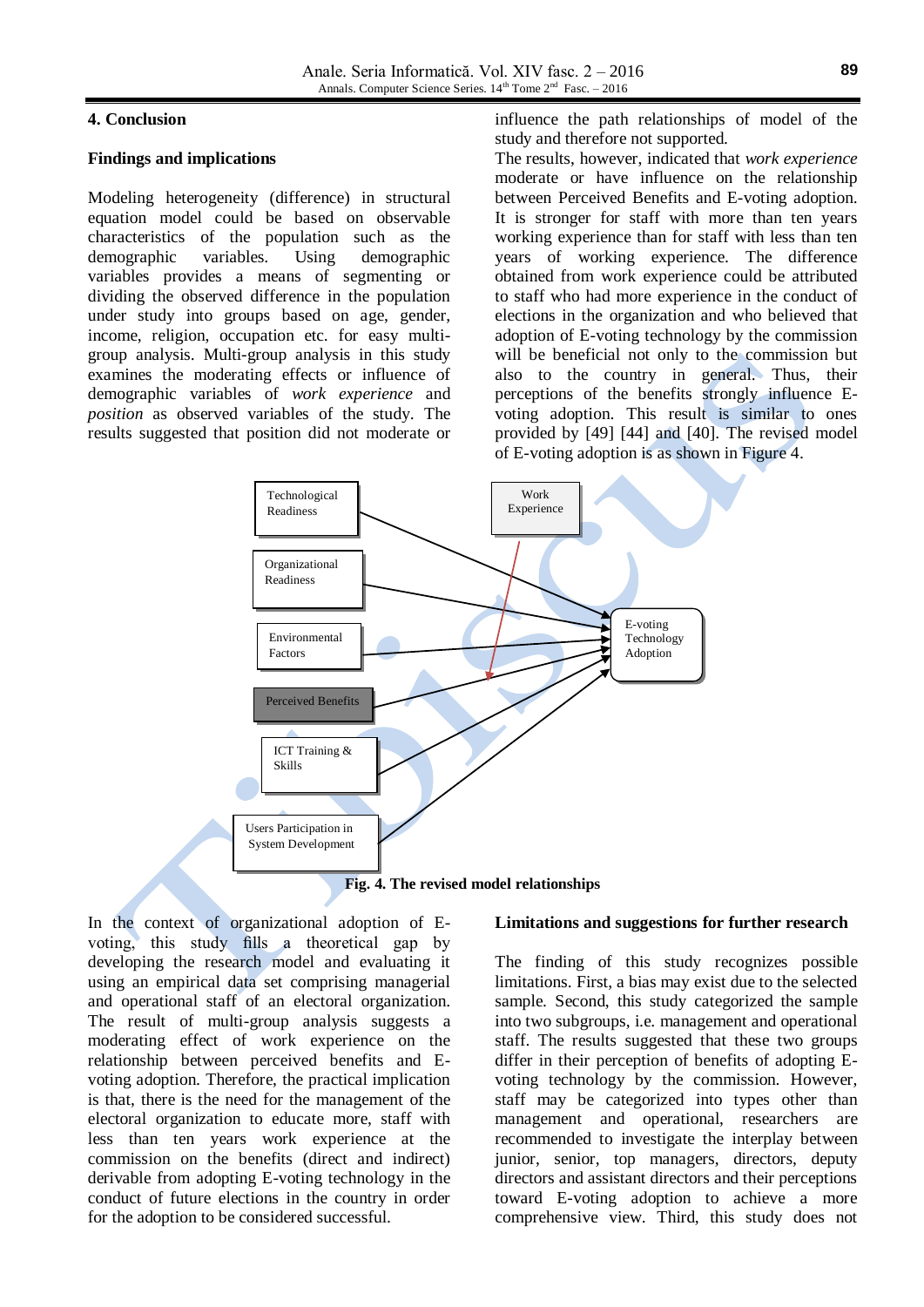include all relevant variables. Therefore, it is suggested that future study incorporate other important variables for better understanding of factors that influence E-voting adoption. Finally, paper based survey to collect empirical data. Future research could use experimental approach to further clarify the effects of moderating factors on the adoption of technology.

#### **References**

- [Alv11] **N. Alvar** *Technology Adoption Decision Framework*. (Master's thesis). Available from ProQuest Dissertations and These database. (UMI No. 1493577). 2011.
- [AN09a] **S. Alam, M. Noor** *ICT Adoption in Small and Medium Enterprises: an Emperical Evidence of Service Sectors in Malaysia*. International Journal of Business and Management, 4(2), 126- 135. 2009. Retrieved from [http://www.ccsenet.org/journal/index.p](http://www.ccsenet.org/journal/index.php/ijbm/issue/view/126) [hp/ijbm/issue/view/126,](http://www.ccsenet.org/journal/index.php/ijbm/issue/view/126) [Accessed: 21 March 2012].
- [AN09b] **A. A. Arntzen Bechina, M. Nkosi Ndlela** - *Success Factors in Implementing Knowledge Based Systems*. Electronic Journal of Knowledge Management, 7(2), pp. 211- 218. 2009. Retrieved from [www.ejkm.com.](http://www.ejkm.com/)
- [AO09] **A. Adepetun, B. Orimisan** *INEC, Computer Society canvass e-voting in future elections*. The Guardian, 2009.
- [AAF08] **C. K. Ayo, A. Adeniyi, I. Fatudimu** *E-democracy: a requirement for a successful E-voting and E-government implementation in Nigeria*. International Journal of Natural and Applied Sciences, 4(3), 310-318, 2008. Retrieved from http://www.ajol.info/index.php/ijonas/a rticle/view/49866, [Accessed: 19 October 2011].
- [ACE11] **ACE Electoral Knowledge Network** *Focus on E-Voting*. Retrieved from http://www.aceproject.org/aceen/focu/e-voting, 2011. [Accessed: 22 December 2011].
- [A+09a] **C. Avgerou, A. Ganzaroli, A.**  Poulymenakou, N. Reinhard *Interpreting the trustworthiness of government mediated by information and communication technology: lessons from electronic voting in Brazil*. Information technology for development, 15(2), DOI: 10.1002/ itdj.20120, 2009.
- [A+09b] **M. K. AlJa'am, M. Alkhelaifi, A. Al-Khinji, M. Al-Sayrafi** - *Towards an Electronic Voting System for the State of Qatar*. ACTEA 2009 (pp. 569-572). Zouk Mosbeh, Lebanon: IEEE, 2009.
- [Bak12] **J. Baker** *The Technology-Organization-Environment Framework*. In Y.K. Dwivedi. M. R. Wade. & S. L. Schnsberger (Eds.), Information Systems Theory: Explaining and Predicting Our Digital Society, Vol. 1, Integrated Series in Information Systems 28 (pp. 231-245). New York: Springer+Bussiness Media, LLC. 2012. Doi: 10.1007/978-1-4419-6108-2\_2.
- [BH94] **H. Barki, J. Hartwick** *Measuring User Participation, user Involvement, and User Attitude*. MIS Quarterly, 18(1), 59 – 79, 1994.
- [BOI86] **J. J. Baroudi, H. M. Olson, B. Ives** *An empirical study of the impact of user involvement on system usage and information satisfaction*. Commun. ACM, 29(3) 232 – 238, 1986. DOI:10.1145/5666.5669.
- [B+05] **H. Bouwman, B. Van den Hooff, L. Van de Wijngaert, J. Van Dijk** - *Information and communication technology in organizations: Adoption, implementation, use and effects*, 1 Oliver's Yard 55 City Road, London EC1Y ISP: SAGE Publications, 2005.
- [Chi00] **W. W. Chin** *Partial least squares for IS researchers: An overview and presentation of recent advances using the PLS approach.* In Proceedings of the International Conference on Information Systems: ICIS 2000. Atlanta: Association for Information Systems. 2000. Retrieved from [http://aisel.aisnet.org/icis2000/88/,](http://aisel.aisnet.org/icis2000/88/) [Accessed: 12 May 2013].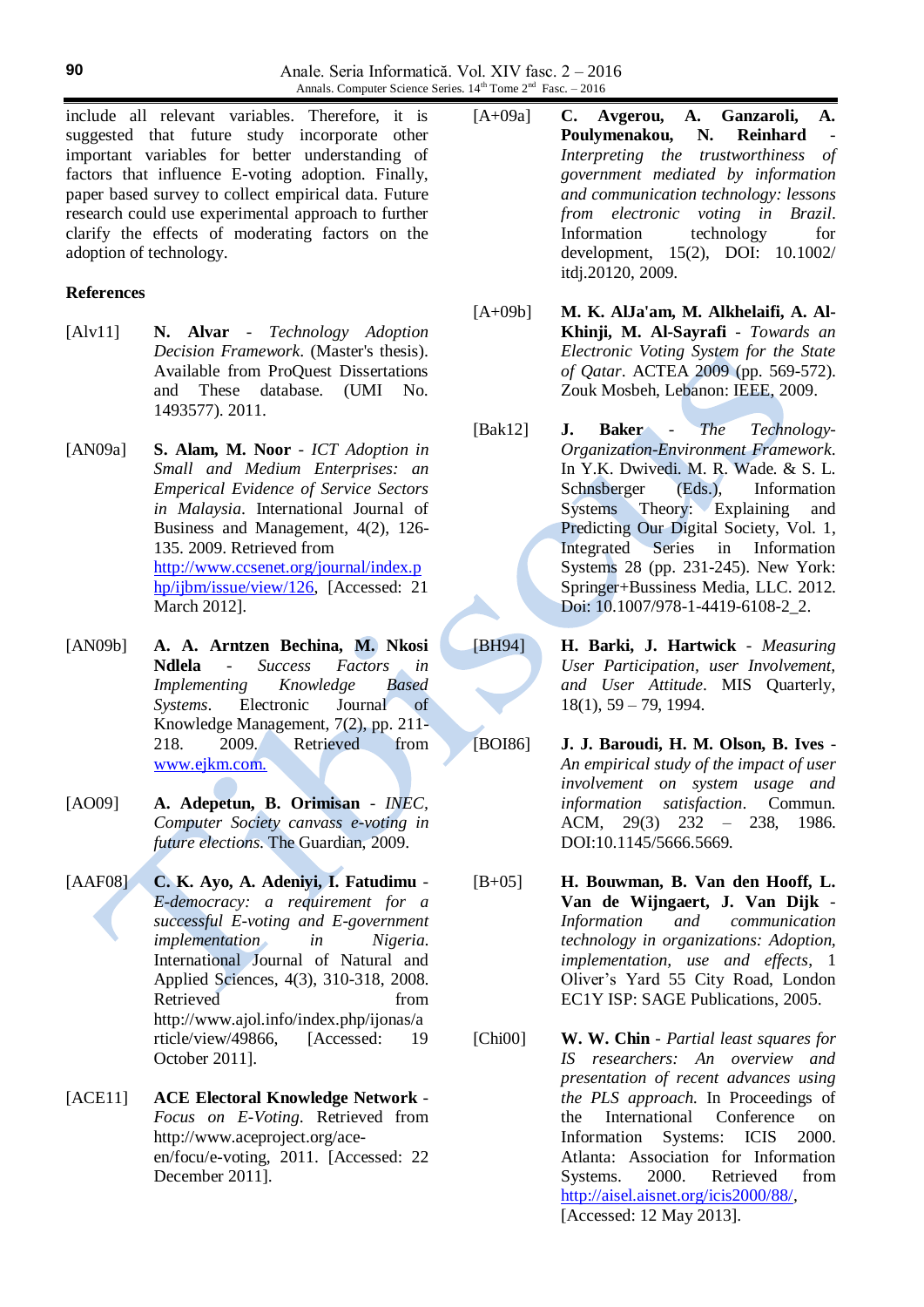- [CBD01] **P. Chwelos, I. Benbasat, S. A. Dexter** - *Research Report: Empirical Test of an EDI Adoption Model*. Information Systems Research, 12(3), 1-33. 2001. Retrieved from http://pubsonline.informs.org/doi/abs/1 0.1287/isre.12.3.304.9708#, [Accessed: 19 October 2011].
- [D+08] **R. Din, M. S. Zakaria, K. A. Mastor, M. A. Embi** - *Construct validity and reliability of the Hybrid e-Training questionnaire.* In Hello! Where are you in the landscape of educational technology? Proceedings ascilite Melbourne 2008. Retrieved from [http://www.ascilite.org.au/conferences/](http://www.ascilite.org.au/conferences/melbourne08/procs/din-poster.pdf) [melbourne08/procs/din-poster.pdf](http://www.ascilite.org.au/conferences/melbourne08/procs/din-poster.pdf)
- [Fol04] **P. Foley** *Does the Internet help to overcome social exclusion?* Electronic Journal of e-government, 2004. Retrieved from [www.eje.g.com](http://www.ejeg.com/)
- [F+10] **O. Folorunsho, O. S. Ogunseye, J. O. Okesola, O. M. Olaniyan** - *Visualizing E-voting Results.* Journal of Theoretical and Applied Information technology, 2010. Retrieved from http://www.jatit.org, [Accessed: 22] June 2012].
- [Gib10] **D. M. Gibbs** *Evaluating User Participation and User Influence in an Enterprise System*. (Doctoral dissertation). Available from ProQuest Dissertations and These database. (UMI No. 1493577). 2010.
- [GK04] **L. J. Gibbs, K. L. Kraemer** *A crosscountry investigation of the determinants of scope of e-commerce use: An institutional approach*. Electronic Markets, 14(2), pp. 124-137. 2004. Retrieved from [http://aws.iwi.unileipzig.de/em/fileadmi](http://aws.iwi.unileipzig.de/em/fileadmin/user_upload/doc/Issues/Volume_14/Issue_02/V14I2) [n/user\\_upload/doc/Issues/Volume\\_14/I](http://aws.iwi.unileipzig.de/em/fileadmin/user_upload/doc/Issues/Volume_14/Issue_02/V14I2) ssue  $02/V14I2$
- [Has07] **J. Hashim** *Information Communication Technology (ICT) Adoption Among SME Owners in Malaysia*. International Journal of Business and Information, *2*(2), 221- 240. 2007. Retrieved from http://www. knowledgetaiwan.org/ojs/index.php/ijbi

### /article/viewArticle/96

- [Hen12] **J. Henseler** *PLS-MGA: A Non-Parametric Approach to Partial Least Squares-based Multi-Group Analysis.* In W. Gaul et al., Challenges at the Interface of Data Analysis, Computer Science, and Optimization, Studies in Classification, Data Analysis, and Knowledge Organisation. Verlag Berlin Heidelberg: Springer. DOI 10.1007/978-3-642-24466-7 50.
- [HW08] **A. M. Harris, H. R. Weistroffer** *Does User Participation Lead to System Success?* Proceedings of the Southern Association for Information Systems Conference. Richmond, VA, USA. 2008. Retrieved from [http://sais.aisnet.org/2008/2008SAISPr](http://sais.aisnet.org/2008/2008SAISProceedings.pdf) [oceedings.pdf](http://sais.aisnet.org/2008/2008SAISProceedings.pdf)
- [H+14] **F. J. Hair, G. T. Hult, C. Ringle, M. Sarstedt** - *A Primer on Partial Least Squares Structural Equation Modelling.* USA: SAGE. 2014.
- [Ite06] **J. Iteshi** *Audio-Visual Voting Method – The Only Way To Build Genuine Democracy in Nigeria*. 2006. Retrieved from webmaster@dawodu.com, [Accessed: 26 September 2011].
- [IBD95] **L. C. Iacovou, I. Benbasat, S. A. Dexter** - *Electronic Data Interchange and small Organisations: Adoption and Impact of Technology*. MIS Quarterly, 19(4), 465 – 485. 1995. Retrieved from http://www.jstor.org/stable/249629, [Accessed: 15 October 2011].
- [IDE11] **International IDEA** *Introducing Electronic Voting: Essential Considerations. Policy Paper.* Sweden: Bulls Graphics. Retrieved from http://www.idea.int/publications/introd ucing-electronic-voting/upload/pp\_evoting.pdf, 2011. [Accessed: 22 December 2011].
- [I+11] **S. Isabalija, K. Mayoka, A. Rwashana, V. Mbarika** - *Factors Affecting Adoption, Implementation and Sustainability of Telemedicine Information Systems in Uganda*. *Journal of Health Informatics in Developing Countries*, *5*(2), 299-316.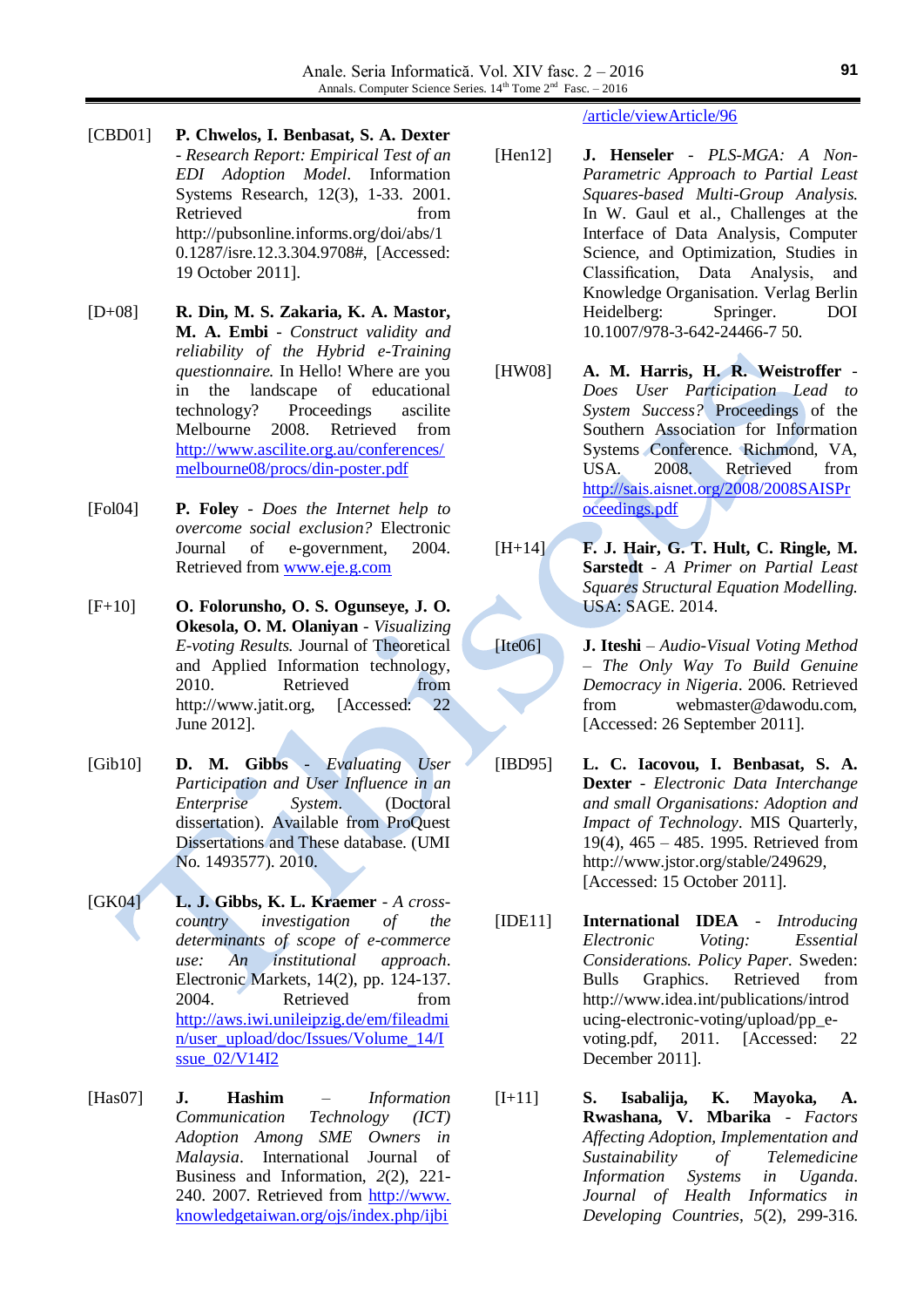2011. Retrieved from [http://www.jhidc.org/index.php/jhidc/is](http://www.jhidc.org/index.php/jhidc/issue/view/13) [sue/view/13](http://www.jhidc.org/index.php/jhidc/issue/view/13)

- [KFR08] **J. Kim, L. Ferrin, R. H. Rao** *A trustbased consumer decision-making model in electronic commerce: The role of trust, perceived risk, and their antecedents*. Decision Support Systems, 44, 544–564. 2008. Retrieved from http://dx.doi.org/10.1016/j.dss.2007.07. 001, [Accessed: 26 September 2011].
- [K+00] **M. Keil, T. Saarinen, B. C. Tan, V. Tuunainen, A. Wassenaar, K. Wei** - *A cross-cultural study on escalation of commitment behaviour in software projects*. MIS Quarterly, 24, 299-325. 2000. Retrieved from http://www.jstor.org/stable/3250940, [Accessed: 22 May 2012].
- [Lin11] **H.-F. Lin** *An empirical investigation of mobile banking adoption: The effect of innovation attributes and knowledgebased trust*. International Journal of Information Management, 3, 252–260. 2011. Retrieved from www.elsevier.com/locate/ijinfomgt, [Accessed: 22 May 2012].
- [LS00] **T. W. Lin, M. B. Shao** *The relationship between user participation and system success: A simultaneous contingency approach*. Information & Management, 37, 283-295. 2000. Retrieved from http://dx.doi.org/10.1016/S0378- 7206(99)00055-5, [Accessed: 22 May 2012].
- [LGF02] **M. Lawrence, P. Goodwin, R. Fildes** *Influence of user participation on DSS use and decision accuracy*. The International Journal of Management Science 30, 381-392. 2002. Retrieved from [http://dx.doi.org/10.1016/S0305-](http://dx.doi.org/10.1016/S0305-0483(02)00048-8) [0483\(02\)00048-8](http://dx.doi.org/10.1016/S0305-0483(02)00048-8)
- [Men11] **E. M. Menghrajani** *Examination of the relationship between user participation and technology acceptance in post implementation*. (Master's thesis). Available from ProQuest Dissertations and These database. (UMI No. 1505732). 2011.
- [MB01] **G. C. Moore, I. Benbasat** *Development of an Instrument to Measure the Perceptions of Perceptions of Adopting an Information Technology Innovation*, Information System Research 2(3), 192-222. 2001. Doi: 1047-7047/91/0203/0194\$01 25.
- [ME12] **S. M. Maikudi, W. Eta** *The adoption of electronic data interchange (EDI) technology by Nigerian SMEs: A conceptual framework*. E3 Journal of Business Management and Economics, 3(2), 055-068. 2012. Retrieved from http://www.e3journals.org/JBME, [Accessed: 12 July, 2014].
- [ML05] **A. Molla, S. P. Licker** *eCommerce adoption in developing countries: a model and instrument*. Information & Management 42, 877 – 899. 2005. Retrieved from [http://dx.doi.org/10.1016/j.im.2004.09.](http://dx.doi.org/10.1016/j.im.2004.09.002) [002](http://dx.doi.org/10.1016/j.im.2004.09.002)
- [PYL07] **J. Park, S. Yang, X. Lehto** *Adoption of Mobile Technologies for Chinese Consumers*. Journal of Electronic Commerce Research, 8(3), 196-206. 2007. Retrieved from http://www.csulb.edu/journals/jecr/issu es/20073/Paper3.pdf, [Accessed: 22 May 2012].
- [Rin06] **C. Ringle** *Segmentation for Path Models and Unobserved Heterogeneity: The Finite Mixture Partial Least Squares Approach*. University of Hamburg: Research Papers on Marketing and Retailing No. 35, 2006.
- [Rog95] **M. E. Rogers** *Diffusion of Innovations (4th. ed.).* New York: Free Press, 1995.
- [RSM10] **C. M. Ringle, M. Sarstedt, A. E. Mooi** - *Response-Based Segmentation Using Finite Mixture Partial Least Squares Theoretical Foundations and an Application to American Customer Satisfaction Index Data*. In: R. Stahlbocket al. (eds.), Data Mining, Annals of Information Systems (pp. 19- 49), 8(19), Springer Science + Business Media, LLC. 2010. DOI :10.1007/978- 1-4419-1280-0 2.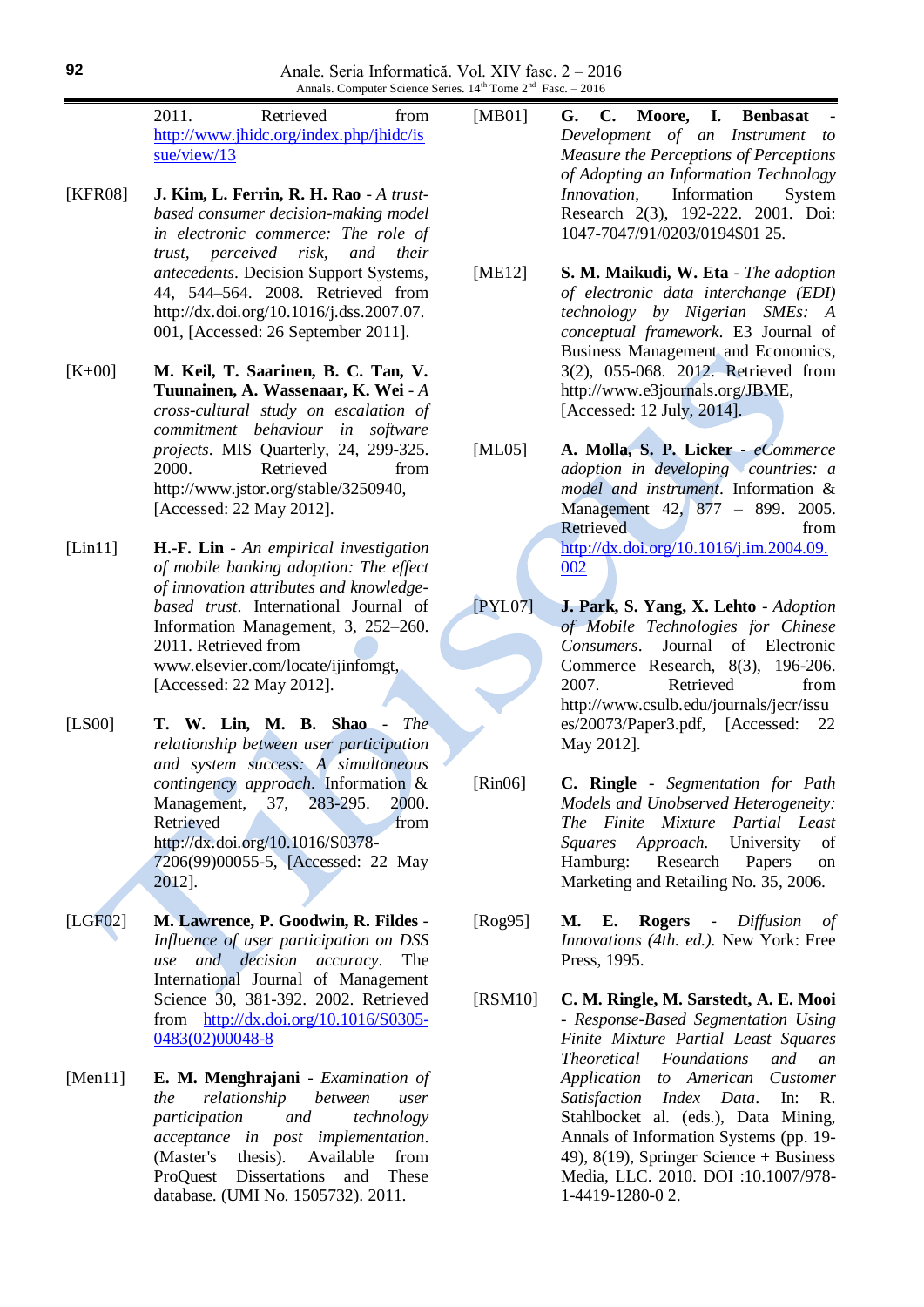- [RWW05] **C. Ringle, S. Wende, A. Will** *SmartPLS 2.0 [Computer software]*. 2005. Retrieved from www.smartpls.de, [Accessed: 22 May 2012].
- [TF90] **G. L. Tornatzky, M. Fleischer** *The Process of Technology Innovation*. MA: Lexington, 1990.
- [TS04] **J. Terry, C. Standing** *The Value of User Participation in E-Commerce Systems Development*. Informing Science, 467-480. 2004. Retrieved from http://proceedings. informingscience.org/IS2003Proceedin gs/docs/066Terry.pdf
- [TTM07] **J. Tan, K. Tyler, A. Manica** *Business-to-business adoption of eCommerce in China*. Information & Management, 44(3), 332–351. 2007. Retreived from [http://dx.doi.org/10.1016/j.im.2007.04.](http://dx.doi.org/10.1016/j.im.2007.04.001) [001](http://dx.doi.org/10.1016/j.im.2007.04.001)
- [T+09] **K. S. Tan, S. C. Chong, B. E. Lin, U. C. Eze** - *Internet-based ICT Adoption: Evidence from Malaysian SMEs*. Industrial Management and Data Systems, 109(2), pp. 224-244. 2009. Retrieved from [http://www.ibimapublishing.com/journ](http://www.ibimapublishing.com/journals/CIBIMA/volume1/v1n1.pdf) [als/CIBIMA/volume1/v1n1.pdf](http://www.ibimapublishing.com/journals/CIBIMA/volume1/v1n1.pdf)
- [Umo06] **O. Umonbong** *The Voting System in Nigeria*. A paper presented at the AEA Seminar. BlackPool, England, 2006.
- [WL11] **S. Wang, C.-C. J. Lin** *The effect of social influence on bloggers' usage intention*. Online Information Review, 35(1), 50-65. 2011. Retrieved from http://dx.doi.org/10.1108/14684521111 113588, [Accessed: 27 June 2012].
- [WDD10] **R. Walker, F. Damanpour, A. C. Davece** - *Management Innovation and Organisational Performance: The Mediating Effect of Performance Management*. Journal of Public Administration Research and Theory Advance, 21(2), 367, 2010. Retrieved from http://jpart.oxfordjournals.org/, [Accessed: 12 May 2013].
- [Zou13] **I. M. Al-Zoubi** *Predicting E-Business Adoption through Integrating the Constructs of the Rogers's Diffusion of Innovation Theory Combined with Technology-Organization Environment Model*. International Journal of Advanced Computer Research, 3(4), pp. 63-73. 2013. Retrieved from [http://theaccents.org/ijacr/papers/curren](http://theaccents.org/ijacr/papers/current_dec_2013/11.pdf) [t\\_dec\\_2013/11.pdf](http://theaccents.org/ijacr/papers/current_dec_2013/11.pdf)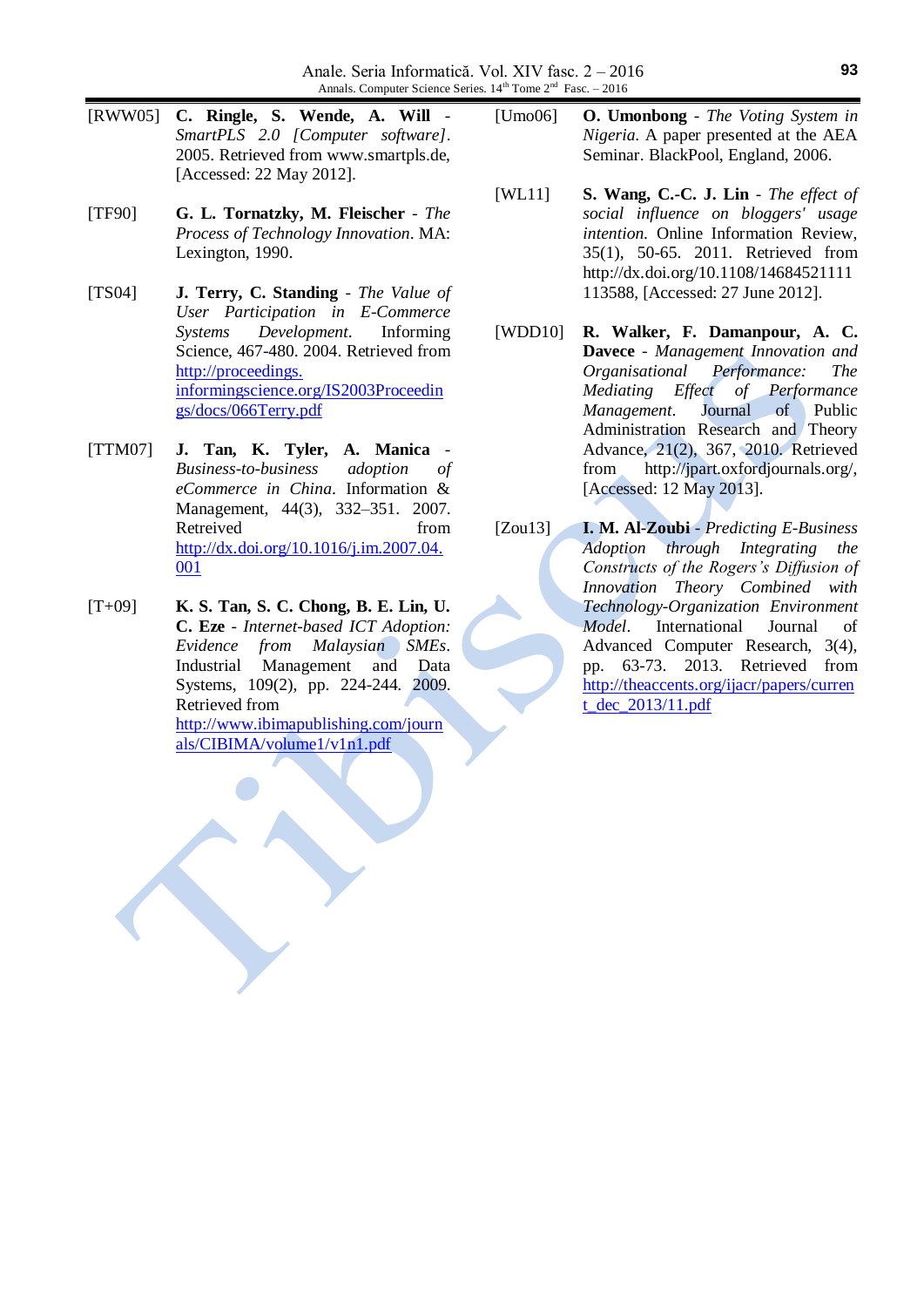Anale. Seria Informatică. Vol. XIV fasc. 2 – 2016 Annals. Computer Science Series. 14<sup>th</sup> Tome 2<sup>nd</sup> Fasc. - 2016

|                        |                               |               |              |                                                |       |                                              |                |       | <b>Appendix I</b>        |
|------------------------|-------------------------------|---------------|--------------|------------------------------------------------|-------|----------------------------------------------|----------------|-------|--------------------------|
|                        |                               |               |              | <b>Summary of Principal Component Analysis</b> |       |                                              |                |       |                          |
| Items                  | Eigenvalue Variance<br>(>1.0) | Explained (%) | $\mathbf{1}$ | $\overline{2}$                                 | 3     | Component Component Component Component<br>4 | Component<br>5 | 6     | Component Component<br>7 |
| EAD13                  | 2.053                         | 51.321        | 0.827        |                                                |       |                                              |                |       |                          |
| EAD6                   |                               |               | 0.685        |                                                |       |                                              |                |       |                          |
| EAD7                   |                               |               | 0.674        |                                                |       |                                              |                |       |                          |
| EAD <sub>8</sub>       |                               |               | 0.668        |                                                |       |                                              |                |       |                          |
| EF1                    | 3.857                         | 55.098        |              | 0.791                                          |       |                                              |                |       |                          |
| <b>EF10</b>            |                               |               |              | 0.776                                          |       |                                              |                |       |                          |
| <b>EF11</b>            |                               |               |              | 0.760                                          |       |                                              |                |       |                          |
| <b>EF12</b>            |                               |               |              | 0.751                                          |       |                                              |                |       |                          |
| EF3                    |                               |               |              | 0.732                                          |       |                                              |                |       |                          |
| EF7                    |                               |               |              | 0.704                                          |       |                                              |                |       |                          |
| EF8                    |                               |               |              | 0.676                                          |       |                                              |                |       |                          |
| <b>ICTSKILL10</b>      | 2.017                         | 50.437        |              |                                                | 0.728 |                                              |                |       |                          |
| <b>ICTSKILL11</b>      |                               |               |              |                                                | 0.722 |                                              |                |       |                          |
| <b>ICTSKILL14</b>      |                               |               |              |                                                | 0.711 |                                              |                |       |                          |
| <b>ICTSKILL16</b>      |                               |               |              |                                                | 0.680 |                                              |                |       |                          |
| OR <sub>2</sub>        | 2.528                         | 50.561        |              |                                                |       | 0.786                                        |                |       |                          |
| OR3                    |                               |               |              |                                                |       | 0.753                                        |                |       |                          |
| OR4                    |                               |               |              |                                                |       | 0.676                                        |                |       |                          |
| OR5                    |                               |               |              |                                                |       | 0.674                                        |                |       |                          |
| OR <sub>6</sub>        |                               |               |              |                                                |       | 0.657                                        |                |       |                          |
| <b>PB10</b>            | 5.095                         | 50.949        |              |                                                |       |                                              | 0.768          |       |                          |
| <b>PB11</b>            |                               |               |              |                                                |       |                                              | 0.755          |       |                          |
| <b>PB12</b>            |                               |               |              |                                                |       |                                              | 0.755          |       |                          |
| <b>PB13</b>            |                               |               |              |                                                |       |                                              | 0.753          |       |                          |
| <b>PB14</b>            |                               |               |              |                                                |       |                                              | 0.751          |       |                          |
| PB <sub>2</sub><br>PB3 |                               |               |              |                                                |       |                                              | 0.722<br>0.666 |       |                          |
| PB6                    |                               |               |              |                                                |       |                                              | 0.665          |       |                          |
| PB7                    |                               |               |              |                                                |       |                                              | 0.648          |       |                          |
| PB9                    |                               |               |              |                                                |       |                                              | 0.639          |       |                          |
| TR7                    | 1.664                         | 55.460        |              |                                                |       |                                              |                | 0.754 |                          |
| TR8                    |                               |               |              |                                                |       |                                              |                | 0.751 |                          |
| TR9                    |                               |               |              |                                                |       |                                              |                | 0.729 |                          |
| <b>UPSD1</b>           | 2.707                         | 54.142        |              |                                                |       |                                              |                |       | 0.810                    |
| UPSD17                 |                               |               |              |                                                |       |                                              |                |       | 0.798                    |
| UPSD <sub>2</sub>      |                               |               |              |                                                |       |                                              |                |       | 0.785                    |
| UPSD4                  |                               |               |              |                                                |       |                                              |                |       | 0.755                    |
| UPSD7                  |                               |               |              |                                                |       |                                              |                |       | 0.677                    |
|                        |                               |               |              |                                                |       |                                              |                |       |                          |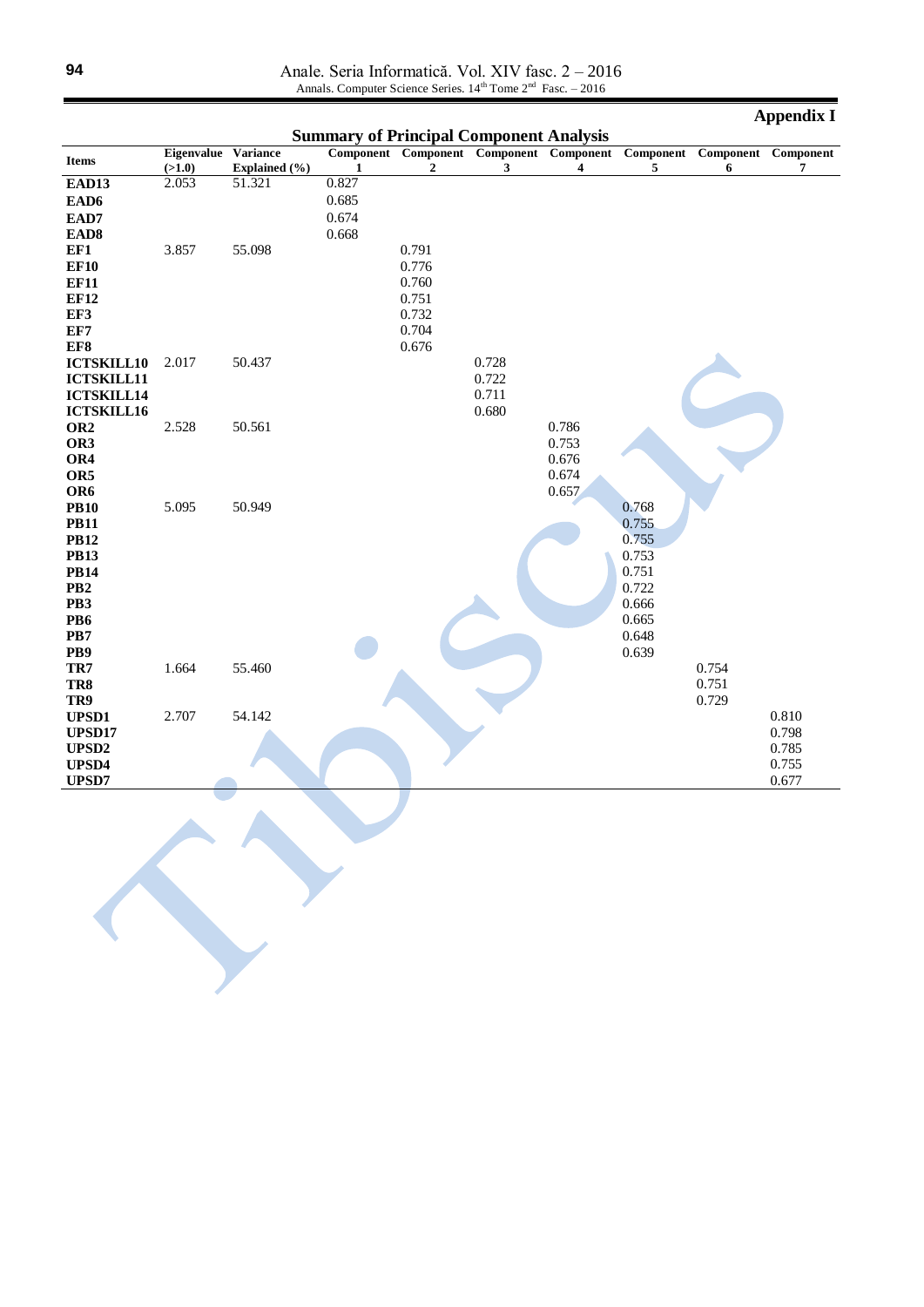## **Appendix II**

**Reliability and Discriminant Validity (Fornell-Larcker Criterion) for Work Experience Multi-Group** 

**Analysis**

|                                              | <b>Correlation of Constructs</b>     |       |                   |                 |                 |           |                         |                                 |             |
|----------------------------------------------|--------------------------------------|-------|-------------------|-----------------|-----------------|-----------|-------------------------|---------------------------------|-------------|
| Model and<br>Constructs<br><b>Full Model</b> | <b>Composite Reliability</b><br>(CR) |       | <b>AVE EAD</b>    | EF              | <b>ICTSKILL</b> | <b>OR</b> | <b>PB</b>               | TR                              | <b>UPSD</b> |
| EAD                                          | 0.805                                |       | $0.511$ $0.715$   |                 |                 |           |                         |                                 |             |
| EF                                           | 0.895                                |       | 0.550 0.543 0.742 |                 |                 |           |                         |                                 |             |
| <b>ICTSKILL</b>                              | 0.802                                |       | 0.504 0.577 0.495 |                 | 0.710           |           |                         |                                 |             |
| <b>OR</b>                                    | 0.835                                |       | 0.504 0.595 0.533 |                 | 0.556           | 0.797     |                         |                                 |             |
| PB                                           | 0.900                                |       | 0.509 0.570 0.493 |                 | 0.407           |           | $0.513$ 0.714           |                                 |             |
| <b>TR</b>                                    | 0.787                                |       | 0.553 0.580 0.565 |                 | 0.552           |           | $0.552$ $0.517$ 0.744   |                                 |             |
| <b>UPSD</b>                                  | 0.849                                |       | 0.531 0.473 0.540 |                 | 0.515           |           |                         | $0.511$ $0.514$ $0.438$ $0.729$ |             |
| $\leq 10$ Years                              |                                      |       |                   |                 |                 |           |                         |                                 |             |
| EAD                                          | 0.823                                |       | 0.543 0.737       |                 |                 |           |                         |                                 |             |
| EF                                           | 0.900                                |       | 0.563 0.618       | 0.750           |                 |           |                         |                                 |             |
| <b>ICTSKILL</b>                              | 0.743                                | 0.52  | 0.579             | 0.715           | 0.721           |           |                         |                                 |             |
| <b>OR</b>                                    | 0.828                                |       | 0.591 0.642 0.633 |                 | 0.574           | 0.769     |                         |                                 |             |
| PB                                           | 0.893                                |       | 0.558 0.614 0.704 |                 | 0.688           |           | $0.720$ 0.747           |                                 |             |
| TR                                           | 0.811                                |       | 0.590 0.649 0.632 |                 | 0.634           |           | $0.623$ $0.596$ $0.768$ |                                 |             |
| <b>UPSD</b>                                  | 0.846                                |       | 0.524 0.493 0.610 |                 | 0.585           |           | 0.514 0.599 0.492       |                                 | 0.724       |
| $>10$ Years                                  |                                      |       |                   |                 |                 |           |                         |                                 |             |
| EAD                                          | 0.717                                | 0.515 | 0.718             |                 |                 |           |                         |                                 |             |
| EF                                           | 0.883                                | 0.521 |                   | $0.492$ 0.721   |                 |           |                         |                                 |             |
| <b>ICTSKILL</b>                              | 0.797                                | 0.598 |                   | 0.660 0.703     | 0.773           |           |                         |                                 |             |
| <b>OR</b>                                    | 0.848                                | 0.527 |                   | $0.630$ $0.643$ | 0.663           | 0.726     |                         |                                 |             |
| PB                                           | 0.900                                | 0.583 |                   | 0.614 0.706     | 0.714           |           | 0.713 0.764             |                                 |             |
| TR                                           | 0.729                                | 0.577 |                   | $0.627$ 0.420   | 0.529           |           | $0.506$ $0.461$ $0.759$ |                                 |             |
| <b>UPSD</b>                                  | 0.849                                | 0.533 |                   | 0.470 0.462     | 0.514           |           | 0.516 0.437 0.358       |                                 | 0.730       |

Note: The diagonal elements under the 'correlation of constructs matrix are the square root of the Average Variance Extracted (AVE). For the discriminant validity to hold, the diagonal elements should be greater than the corresponding off-diagonal elements.